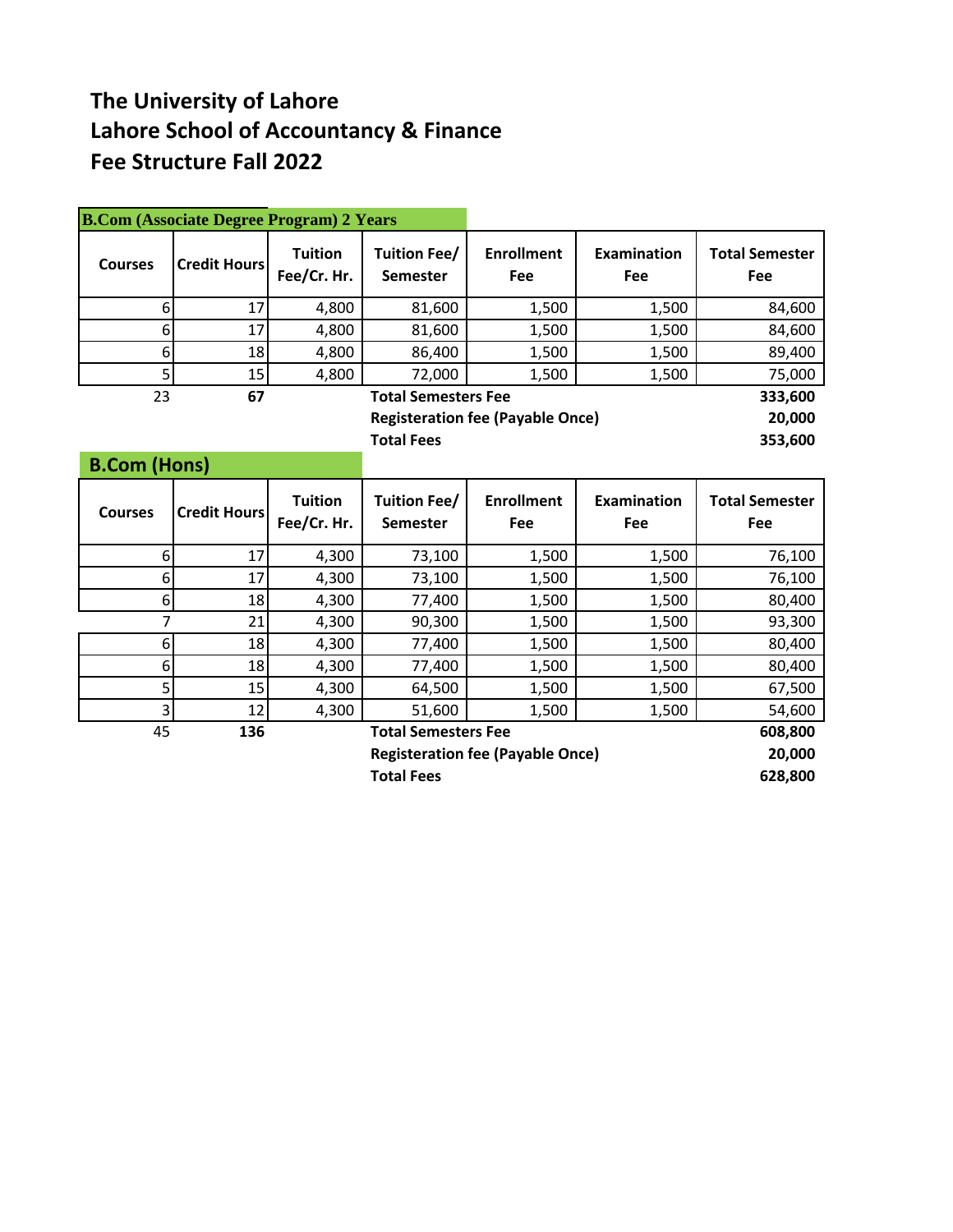| BS Hons (Accounting & Finance/Finance & Technology/Islamic Banking & Finance/ |
|-------------------------------------------------------------------------------|
|-------------------------------------------------------------------------------|

| <b>Courses</b>    | <b>Credit Hours</b> | <b>Tuition</b><br>Fee/Cr. Hr. | <b>Tuition Fee/</b><br><b>Semester</b> | <b>Enrollment</b><br><b>Fee</b>         | Examination<br>Fee | <b>Total Semester</b><br>Fee |
|-------------------|---------------------|-------------------------------|----------------------------------------|-----------------------------------------|--------------------|------------------------------|
| 6                 | 17                  | 5,000                         | 85,000                                 | 1,500                                   | 1,500              | 88,000                       |
| 6                 | 17                  | 5,000                         | 85,000                                 | 1,500                                   | 1,500              | 88,000                       |
| 6                 | 18                  | 5,000                         | 90,000                                 | 1,500                                   | 1,500              | 93,000                       |
| 7                 | 21                  | 5,000                         | 105,000                                | 1,500                                   | 1,500              | 108,000                      |
| 6                 | 18                  | 5,000                         | 90,000                                 | 1,500                                   | 1,500              | 93,000                       |
| 6                 | 18                  | 5,000                         | 90,000                                 | 1,500                                   | 1,500              | 93,000                       |
| 5                 | 15                  | 5,000                         | 75,000                                 | 1,500                                   | 1,500              | 78,000                       |
| 3                 | 12                  | 5,000                         | 60,000                                 | 1,500                                   | 1,500              | 63,000                       |
| 45                | 136                 |                               | <b>Total Semesters Fee</b>             | 704,000                                 |                    |                              |
|                   |                     |                               |                                        | <b>Registeration fee (Payable Once)</b> |                    | 20,000                       |
| <b>Total Fees</b> |                     |                               |                                        |                                         |                    | 724,000                      |

|                | <b>BS</b> (Hons) 2 year from 5th semester |                               |                                        |                                 |                           |                              |
|----------------|-------------------------------------------|-------------------------------|----------------------------------------|---------------------------------|---------------------------|------------------------------|
| <b>Courses</b> | <b>Credit Hours</b>                       | <b>Tuition</b><br>Fee/Cr. Hr. | <b>Tuition Fee/</b><br><b>Semester</b> | <b>Enrollment</b><br><b>Fee</b> | <b>Examination</b><br>Fee | <b>Total Semester</b><br>Fee |
| 6              | 18                                        | 4,200                         | 75,600                                 | 1,500                           | 1,500                     | 78,600                       |
| $6 \mid$       | 18                                        | 4,200                         | 75,600                                 | 1,500                           | 1,500                     | 78,600                       |
| 5 <sub>1</sub> | 15                                        | 4,200                         | 63,000                                 | 1,500                           | 1,500                     | 66,000                       |
| $\overline{3}$ | 12                                        | 4,200                         | 50,400                                 | 1,500                           | 1,500                     | 53,400                       |
| 20             | 63                                        |                               | <b>Total Semesters Fee</b>             |                                 |                           |                              |
|                |                                           |                               | 20,000                                 |                                 |                           |                              |
|                |                                           |                               | <b>Total Fees</b>                      |                                 |                           | 296,600                      |

| <b>BS (Hons) Accounting &amp; Finance 2 year (CAF Qualified Students)</b> |                                         |                               |                                        |                          |                    |                                     |  |
|---------------------------------------------------------------------------|-----------------------------------------|-------------------------------|----------------------------------------|--------------------------|--------------------|-------------------------------------|--|
| <b>Courses</b>                                                            | <b>Credit Hours</b>                     | <b>Tuition</b><br>Fee/Cr. Hr. | <b>Tuition Fee/</b><br><b>Semester</b> | <b>Enrollment</b><br>Fee | Examination<br>Fee | <b>Total Semester</b><br><b>Fee</b> |  |
|                                                                           | 17 <sup>1</sup>                         | 4,000                         | 68,000                                 | 1,500                    | 1,500              | 71,000                              |  |
|                                                                           | 17 <sup>1</sup>                         | 4,000                         | 68,000                                 | 1,500                    | 1,500              | 71,000                              |  |
|                                                                           | 21                                      | 4,000                         | 84,000                                 | 1,500                    | 1,500              | 87,000                              |  |
| 6                                                                         | 21                                      | 4,000                         | 84,000                                 | 1,500                    | 1,500              | 87,000                              |  |
| 25                                                                        | 76                                      |                               | <b>Total Semesters Fee</b>             |                          |                    |                                     |  |
|                                                                           | <b>Registeration fee (Payable Once)</b> |                               |                                        |                          |                    |                                     |  |
|                                                                           |                                         |                               | <b>Total Fees</b>                      |                          |                    | 336,000                             |  |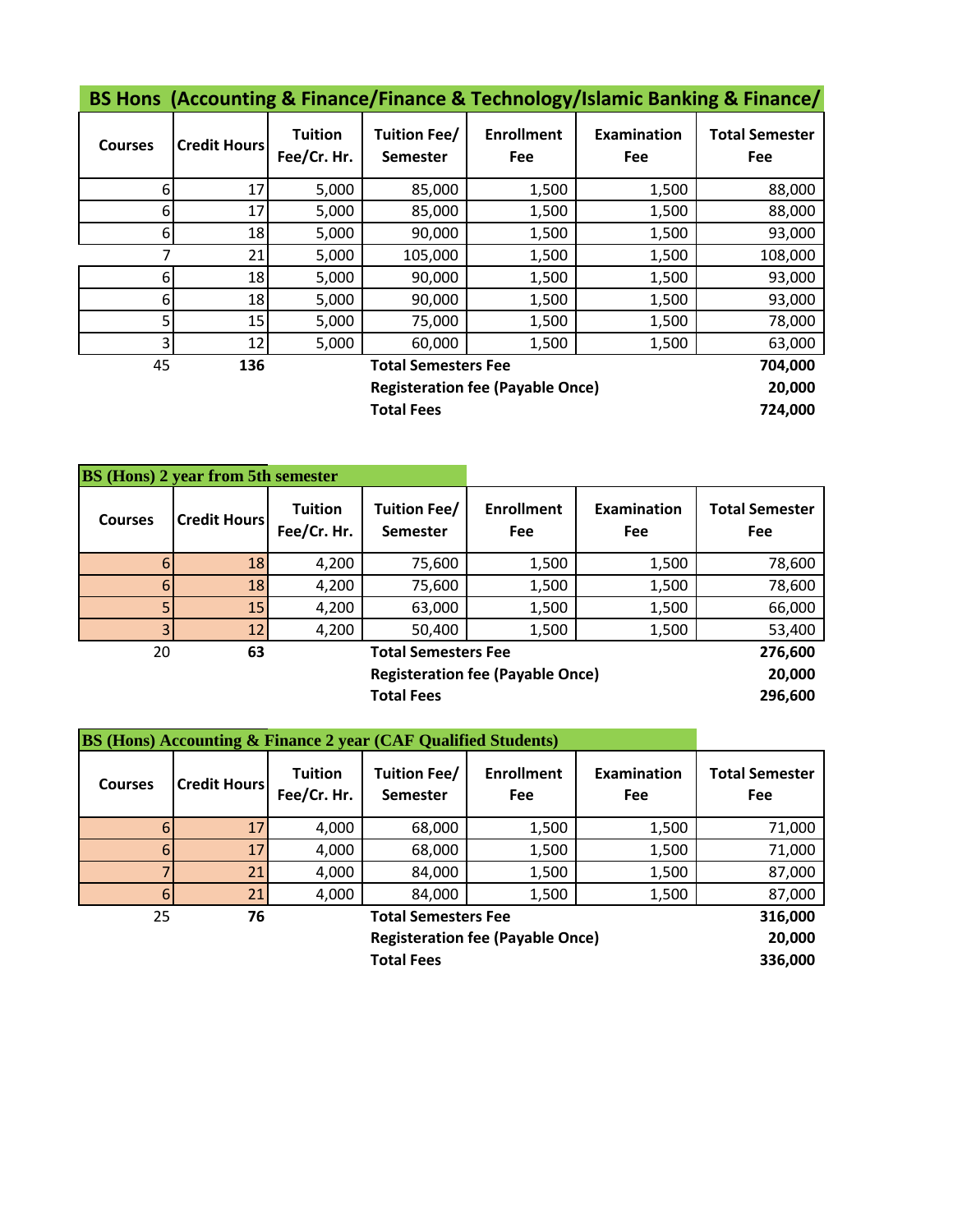## **MS Accounting and Finance 1.5 Years**

| <b>Courses</b> | <b>Credit Hours</b> | <b>Tuition</b><br>Fee/Cr. Hr. | <b>Tuition Fee/</b><br><b>Semester</b>  | <b>Enrollment</b><br><b>Fee</b> | <b>Examination</b><br>Fee | <b>Total Semester</b><br>Fee |
|----------------|---------------------|-------------------------------|-----------------------------------------|---------------------------------|---------------------------|------------------------------|
|                | 15                  | 7,200                         | 108,000                                 | 1,250                           | 110,500                   |                              |
|                | 12 <sub>1</sub>     | 7,200                         | 86,400                                  | 1,000                           | 1,000                     | 88,400                       |
|                | 8                   | 7,200                         | 57,600                                  | 500                             | 500                       | 58,600                       |
| 10             | 35                  |                               | <b>Total Semesters Fee</b>              | 257,500                         |                           |                              |
|                |                     |                               | <b>Registeration fee (Payable Once)</b> |                                 |                           | 20,000                       |
|                |                     |                               | <b>Total Fees</b>                       | 277,500                         |                           |                              |

|                | <b>MS Accounting/Finance (1.5 Years) Professionals</b> |                               |                                         |                                 |                    |                              |  |
|----------------|--------------------------------------------------------|-------------------------------|-----------------------------------------|---------------------------------|--------------------|------------------------------|--|
| <b>Courses</b> | <b>Credit Hours</b>                                    | <b>Tuition</b><br>Fee/Cr. Hr. | Tuition Fee/<br><b>Semester</b>         | <b>Enrollment</b><br><b>Fee</b> | Examination<br>Fee | <b>Total Semester</b><br>Fee |  |
| 5              | 15                                                     | 8,800                         | 132,000                                 | 1,250                           | 1,250              | 134,500                      |  |
| 4              | 12 <sub>1</sub>                                        | 8,800                         | 105,600                                 | 1,000                           | 1,000              | 107,600                      |  |
|                |                                                        | 8,800                         | 52,800                                  | 500                             | 500                | 53,800                       |  |
| 10             | 33                                                     |                               | <b>Total Semesters Fee</b>              |                                 |                    |                              |  |
|                |                                                        |                               | <b>Registeration fee (Payable Once)</b> | 20,000                          |                    |                              |  |
|                |                                                        |                               | <b>Total Fees</b>                       |                                 |                    | 315,900                      |  |

|                | <b>MS Accounting and Finance 2 Years</b> |                               |                                         |                          |                    |                              |  |
|----------------|------------------------------------------|-------------------------------|-----------------------------------------|--------------------------|--------------------|------------------------------|--|
| <b>Courses</b> | <b>Credit Hours</b>                      | <b>Tuition</b><br>Fee/Cr. Hr. | <b>Tuition Fee/</b><br><b>Semester</b>  | <b>Enrollment</b><br>Fee | Examination<br>Fee | <b>Total Semester</b><br>Fee |  |
| 6              | 18                                       | 6,600                         | 118,800                                 | 1,500                    | 1,500              | 121,800                      |  |
| 6              | 18                                       | 6,600                         | 118,800                                 | 1,500                    | 1,500              | 121,800                      |  |
| 5              | 15                                       | 6,600                         | 99,000                                  | 1,250                    | 1,250              | 101,500                      |  |
|                | 6                                        | 6,600                         | 39,600                                  | 500                      | 500                | 40,600                       |  |
| 18             | 57                                       |                               | <b>Total Semesters Fee</b>              |                          |                    |                              |  |
|                |                                          |                               | <b>Registeration fee (Payable Once)</b> |                          |                    |                              |  |
|                |                                          |                               | <b>Total Fees</b>                       |                          |                    | 405,700                      |  |

|                                         | <b>Master of Philosophy in Accounting / Finance</b> |                               |                                        |                          |                    |                              |  |
|-----------------------------------------|-----------------------------------------------------|-------------------------------|----------------------------------------|--------------------------|--------------------|------------------------------|--|
| <b>Courses</b>                          | <b>Credit Hours</b>                                 | <b>Tuition</b><br>Fee/Cr. Hr. | <b>Tuition Fee/</b><br><b>Semester</b> | <b>Enrollment</b><br>Fee | Examination<br>Fee | <b>Total Semester</b><br>Fee |  |
| 4                                       | 12                                                  | 9,680                         | 116,160                                | 1,000                    | 1,000              | 118,160                      |  |
| 4                                       | 12                                                  | 9,680                         | 116,160                                | 1,000                    | 1,000              | 118,160                      |  |
|                                         | 6                                                   | 9,680                         | 58,080                                 | 500                      | 500                | 59,080                       |  |
|                                         | 6                                                   | 9,680                         | 58,080                                 | 500                      | 500                | 59,080                       |  |
| 10                                      | 36                                                  |                               | <b>Total Semesters Fee</b>             |                          |                    |                              |  |
| <b>Registeration fee (Payable Once)</b> |                                                     |                               |                                        |                          |                    | 20,000                       |  |
|                                         |                                                     |                               | <b>Total Fees</b>                      |                          |                    | 374,480                      |  |

÷